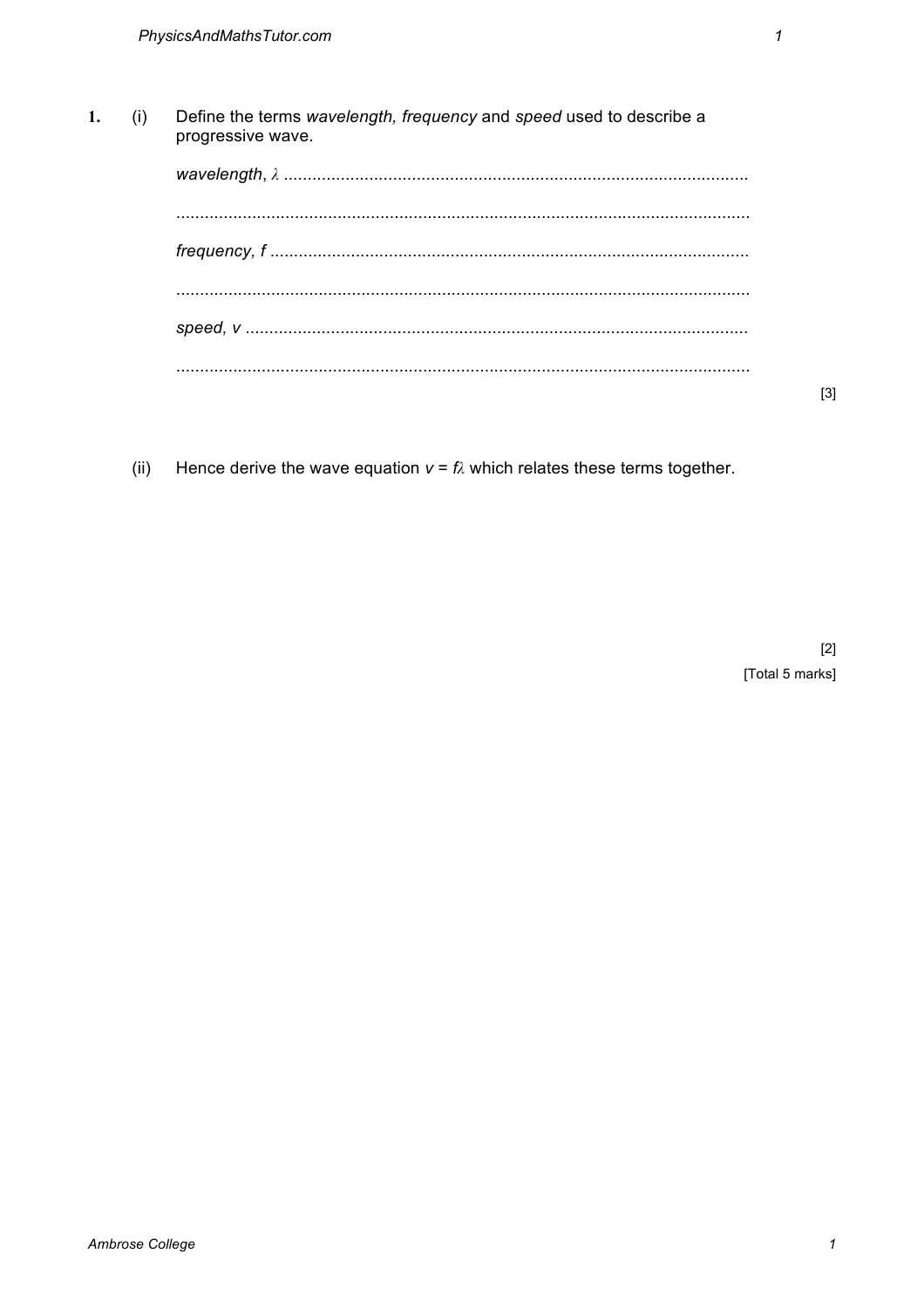**2.** The figure below shows an arrangement that can be used to determine the wavelength of microwaves.



Microwaves leave the transmitter and move in a direction **TP** which is at right angles to the metal plate. A standing (stationary) wave is formed between **T** and **P**.

(i) State what is meant by a *standing wave* and explain how it is formed in this case.

......................................................................................................................... ......................................................................................................................... ......................................................................................................................... ......................................................................................................................... ......................................................................................................................... ......................................................................................................................... .........................................................................................................................

[3]

(ii) When a small microwave detector **D** is moved slowly from **T** towards **P** the signal received changes from strong to weak to strong to weak etc. The distance between the positions of neighbouring weak signals is 1.4 cm.

Calculate for these microwaves

**1** the wavelength

wavelength = ................ cm

[1]

**2** the frequency.

frequency = .............. Hz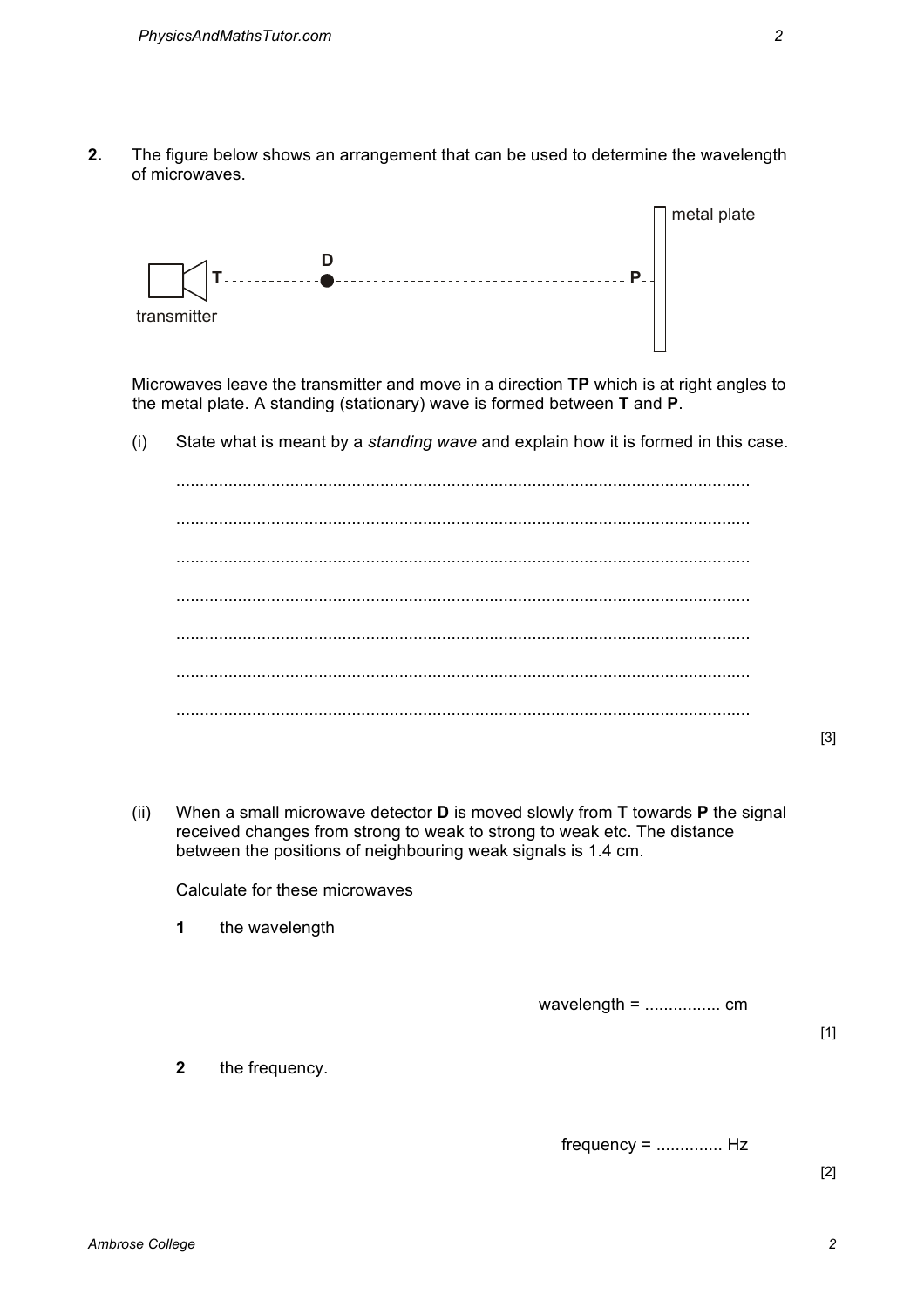(iii) Describe how you could test whether the microwaves leaving the transmitter were plane polarised.

......................................................................................................................... ......................................................................................................................... ......................................................................................................................... ......................................................................................................................... ......................................................................................................................... [2] [Total 8 marks]

**3.** The figure below shows, at a given instant, the surface of the water in a ripple tank when plane water waves are travelling from left to right.



(i) the amplitude of the wave – label this **A**

[1]

(ii) the wavelength – label this  $\lambda$ .

[1]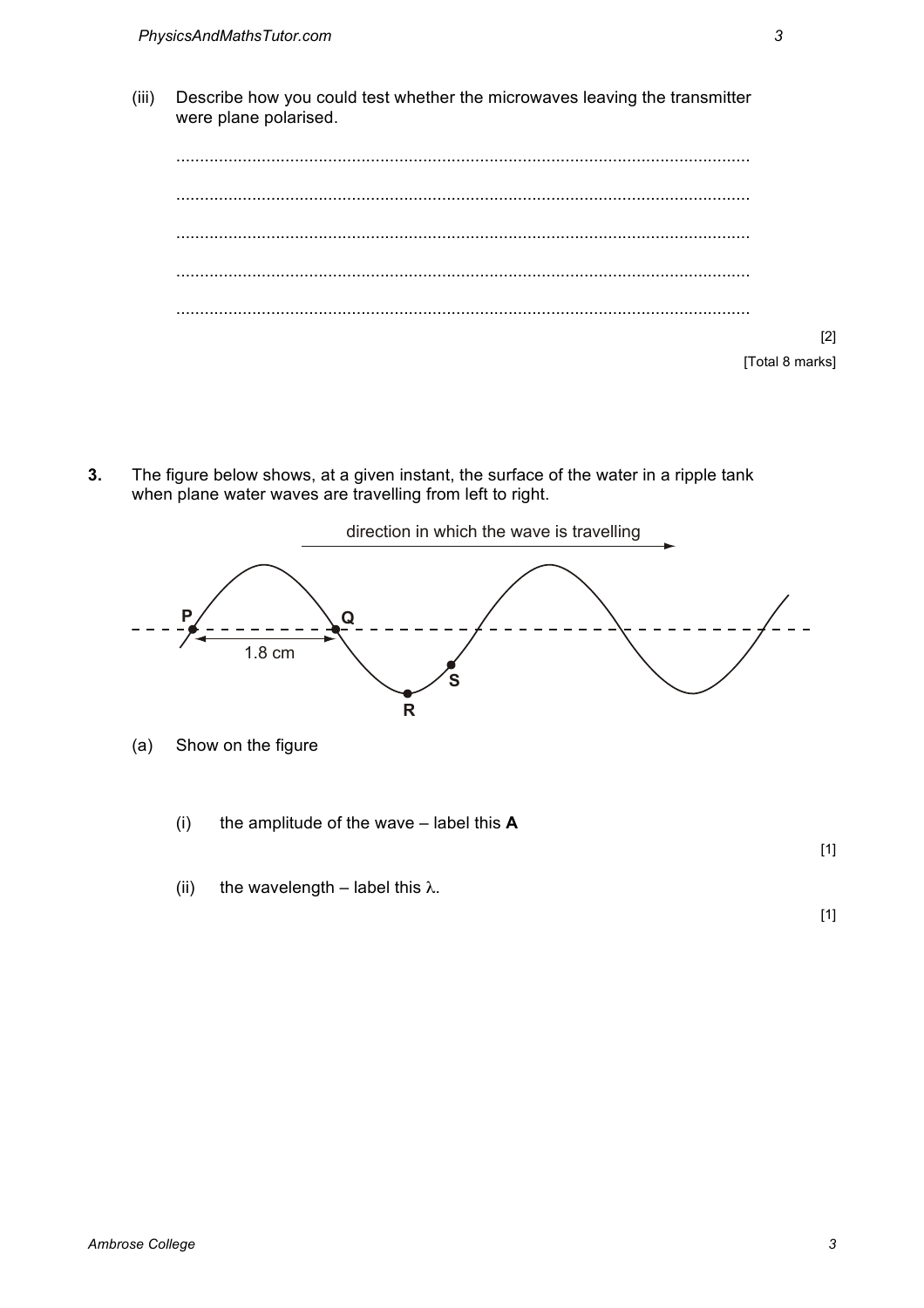| (b) | On the figure above                                                                             |                                                                                                            |       |  |  |
|-----|-------------------------------------------------------------------------------------------------|------------------------------------------------------------------------------------------------------------|-------|--|--|
|     | (i)                                                                                             | draw the position of the wave a short time, about one-tenth of a period,<br>later                          |       |  |  |
|     |                                                                                                 |                                                                                                            | $[2]$ |  |  |
|     | (ii)                                                                                            | draw arrows to show the directions in which the particles at Q and S are<br>moving during this short time. |       |  |  |
|     |                                                                                                 |                                                                                                            | $[2]$ |  |  |
| (c) |                                                                                                 | State the phase difference between the movement of particles at P and Q.                                   |       |  |  |
|     |                                                                                                 |                                                                                                            |       |  |  |
|     |                                                                                                 |                                                                                                            | $[1]$ |  |  |
| (d) | The frequency of the wave is 25 Hz and the distance between $P$ and $Q$ is 1.8 cm.<br>Calculate |                                                                                                            |       |  |  |
|     | (i)                                                                                             | the period of the wave                                                                                     |       |  |  |
|     |                                                                                                 |                                                                                                            | $[2]$ |  |  |
|     | (ii)                                                                                            | the speed of the wave.                                                                                     |       |  |  |
|     |                                                                                                 | speed = m s <sup>-1</sup>                                                                                  |       |  |  |
|     |                                                                                                 |                                                                                                            | $[3]$ |  |  |
| (e) | (i)                                                                                             | Suggest how the speed of the waves in the ripple tank could be changed.                                    |       |  |  |
|     |                                                                                                 |                                                                                                            |       |  |  |
|     |                                                                                                 |                                                                                                            |       |  |  |

[1]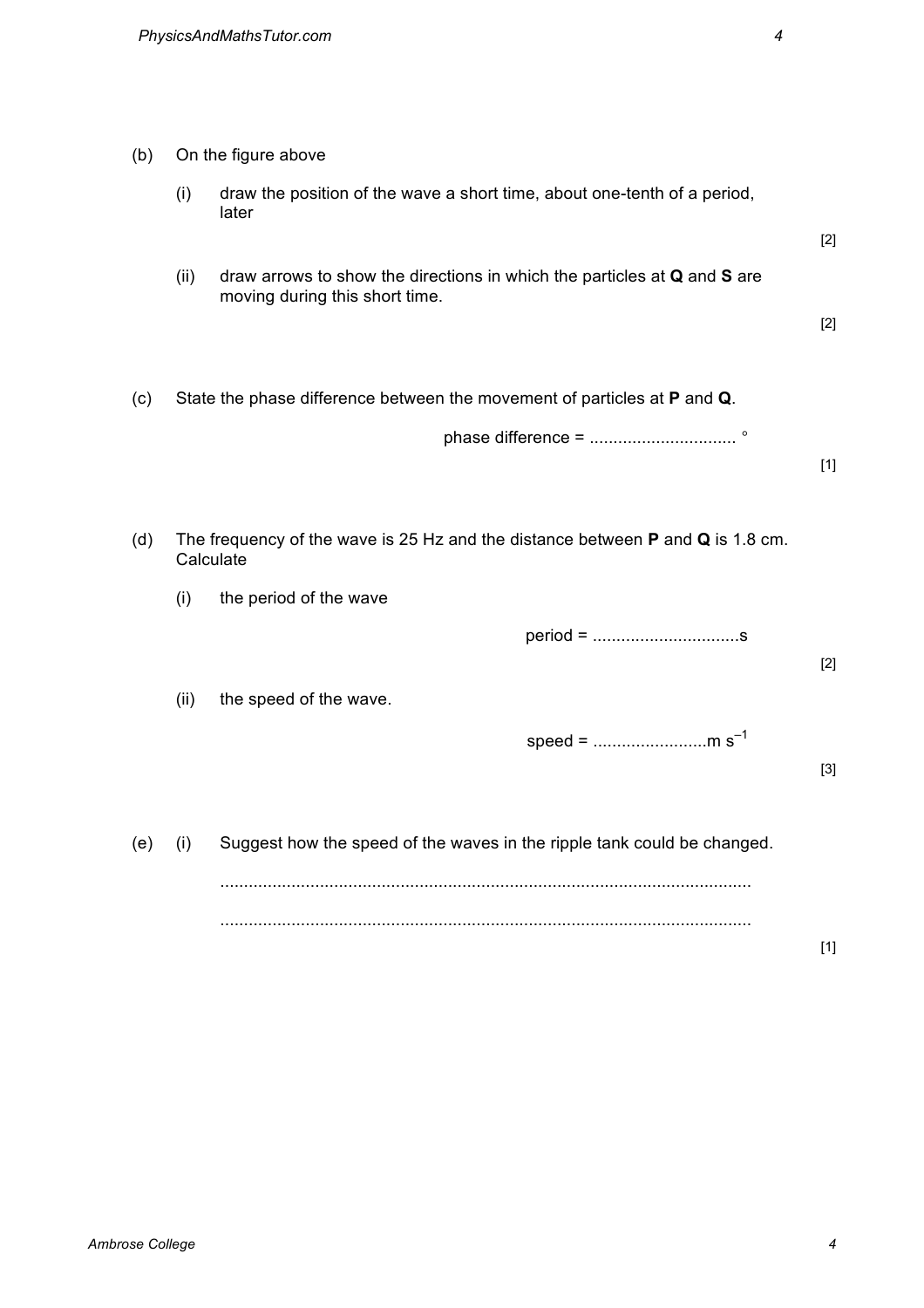(ii) The frequency of the wave source is kept constant and the wave speed is halved. State what change occurs to the wavelength.

................................................................................................................ ................................................................................................................ ................................................................................................................ [Total 15 marks]

**4.** State **two** properties of electromagnetic waves which **do not** change across the whole of the spectrum.

Discuss **two** features of electromagnetic waves, other than just wavelength and frequency, which **do** change across the spectrum.

*(Allow one lined page).*

[Total 6 marks]

[2]

**5.** (i) Explain what is meant by *infra-red radiation*.

......................................................................................................................... ......................................................................................................................... .........................................................................................................................

[2]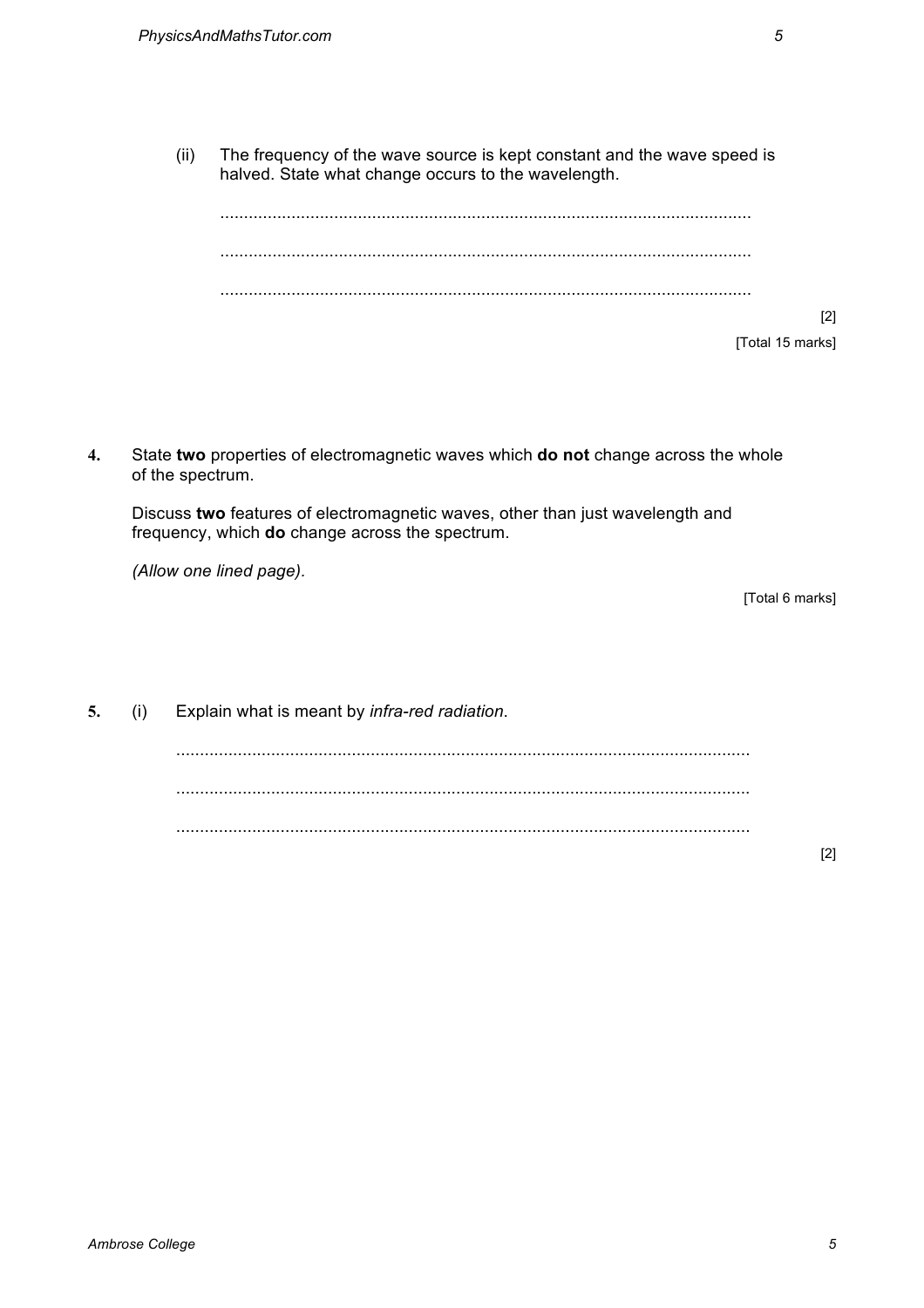- (ii) For infra-red radiation emitted at a frequency of 6.7  $\times$  10<sup>13</sup> Hz, calculate
	- **1** its wavelength

wavelength = .................................... m

**2** its period of oscillation.

period = .................................... s

[2]

[2]

(iii) Infra-red radiation is absorbed by molecular ions in a crystal causing them to vibrate at a frequency of 6.7  $\times$  10<sup>13</sup> Hz. The amplitude of oscillation of the ions is  $8.0 \times 10^{-12}$  m.

On the grid below sketch a graph showing the variation with time of the displacement of an ion.



[3] [Total 9 marks]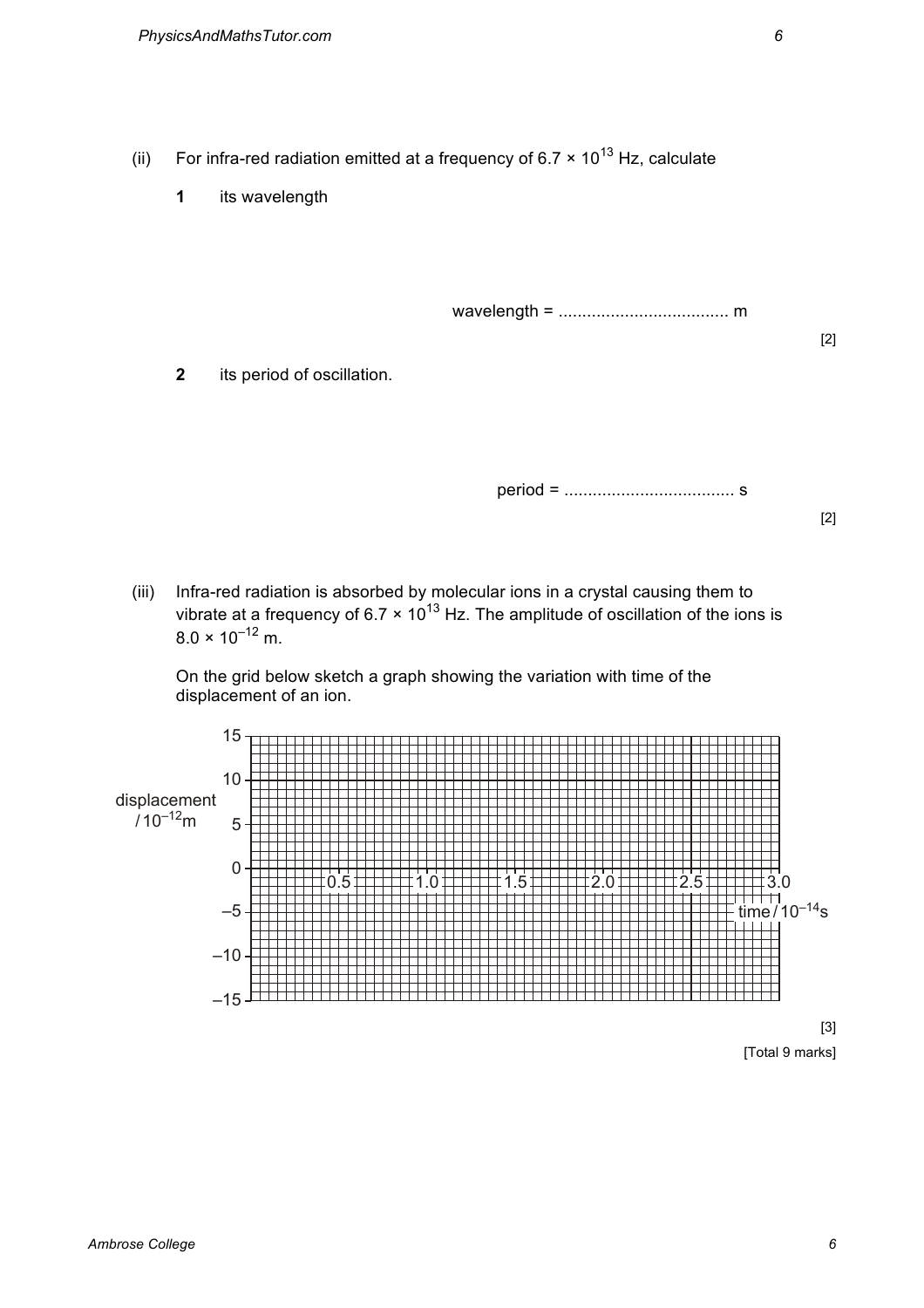**6.** The diagram below represents the screen of a cathode ray oscilloscope (c.r.o.).



The time-base setting is 0.50 ms cm<sup>-1</sup> and the voltage (y-gain) setting is 2.0 mV cm<sup>-1</sup>. A microphone connected to the c.r.o. detects a pure (sinusoidal) sound wave note of frequency 500 Hz.

(i) Calculate the period of the note.

period = ............................. s

[1]

(ii) The amplitude of the signal from the microphone produced by the note is 6.0 mV.

Draw on the diagram above the trace produced on the c.r.o. screen when the microphone detects the sound wave. Draw at least two full cycles of the wave on the diagram.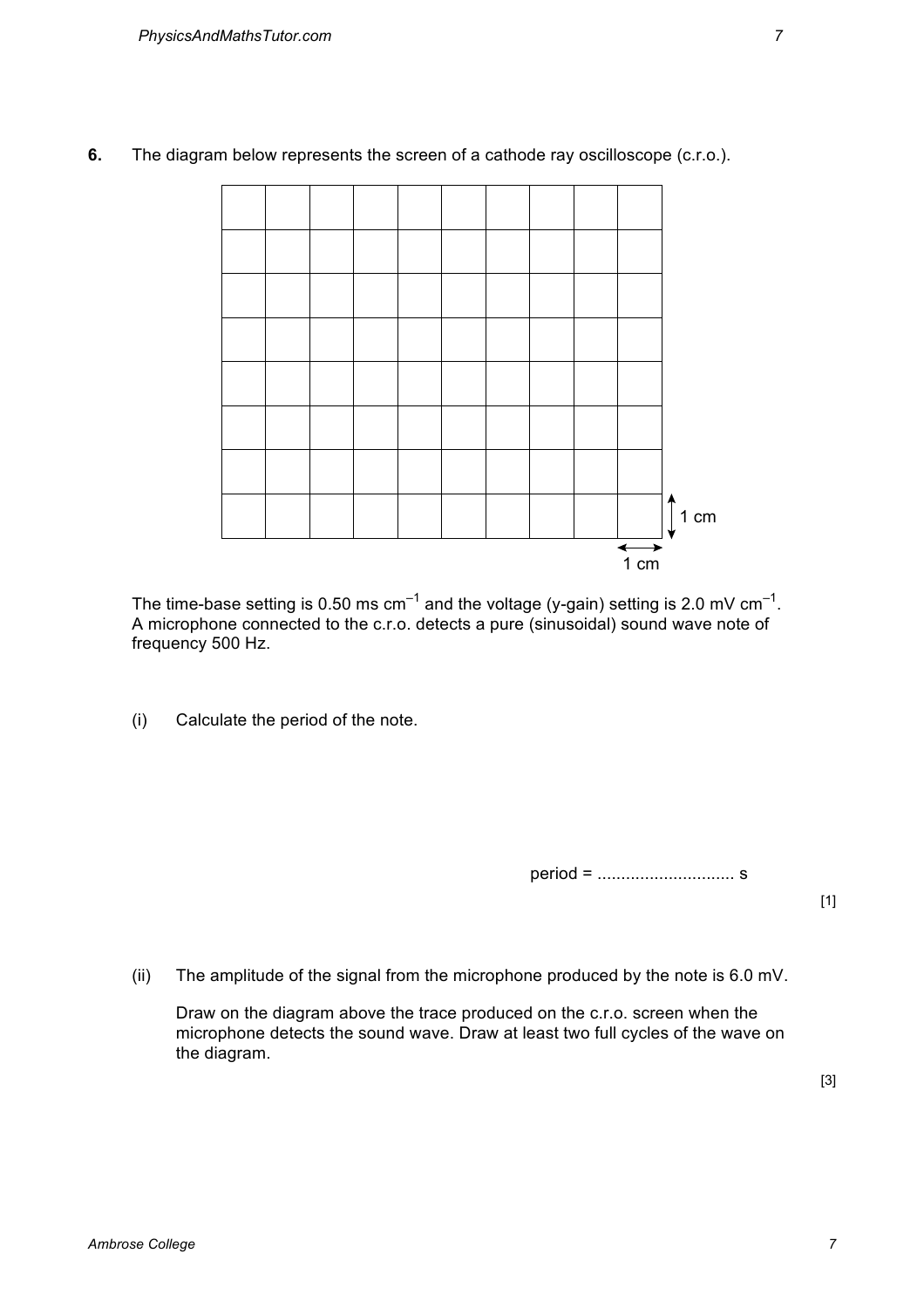(iii) The speed of sound in air is 330 m s<sup>-1</sup>. Calculate the wavelength of the sound received by the microphone.

wavelength = ............................ m

[2] [Total 6 marks]

**7.** The diagram below shows the arrangement for viewing a visible interference pattern on a screen.



In a darkened room, a double slit  $(S_1S_2)$  is placed in front of a narrow single slit situated in front of a monochromatic (one frequency only) light source.

(i) In order to produce a clear interference pattern on the screen, the wave sources must be *coherent*. State what is meant by *coherent*.

......................................................................................................................... .........................................................................................................................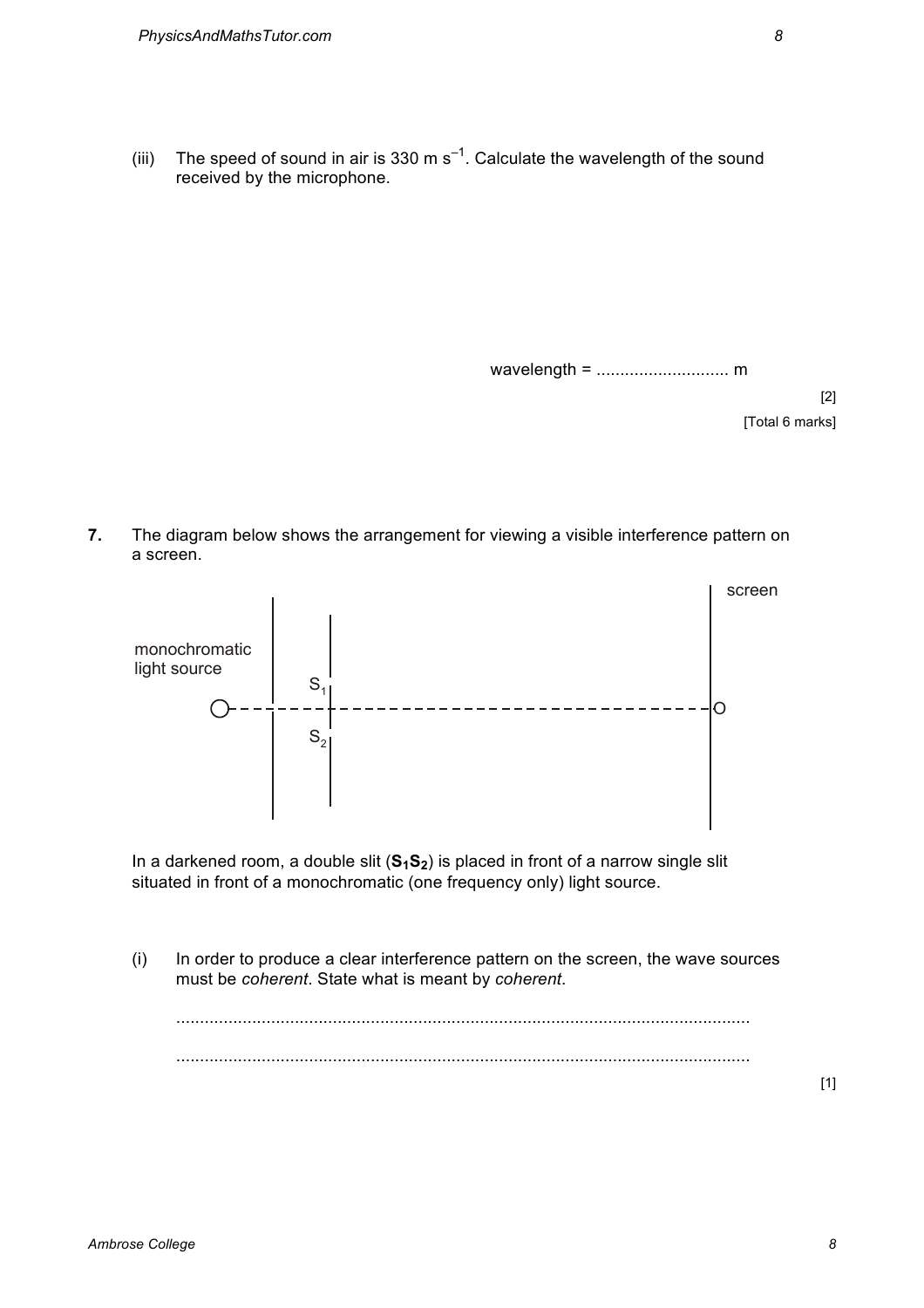- (ii) Explain how the arrangement shown ensures that the slits  $S_1$  and  $S_2$  act as coherent light sources. ......................................................................................................................... ......................................................................................................................... ......................................................................................................................... (iii) The point **O** on the screen is directly opposite the centre of the double slit. State and explain the nature of the interference that occurs at **O**. ......................................................................................................................... ......................................................................................................................... .........................................................................................................................
- (iv) The distance between slits  $S_1$  and  $S_2$  is 0.6 mm. When the screen is placed 1.8 m from the slits, the distance between neighbouring minima in the interference pattern formed on the screen is 2.0 mm. Calculate the wavelength of the light.

wavelength = .............................. m

[3]

[2]

[2]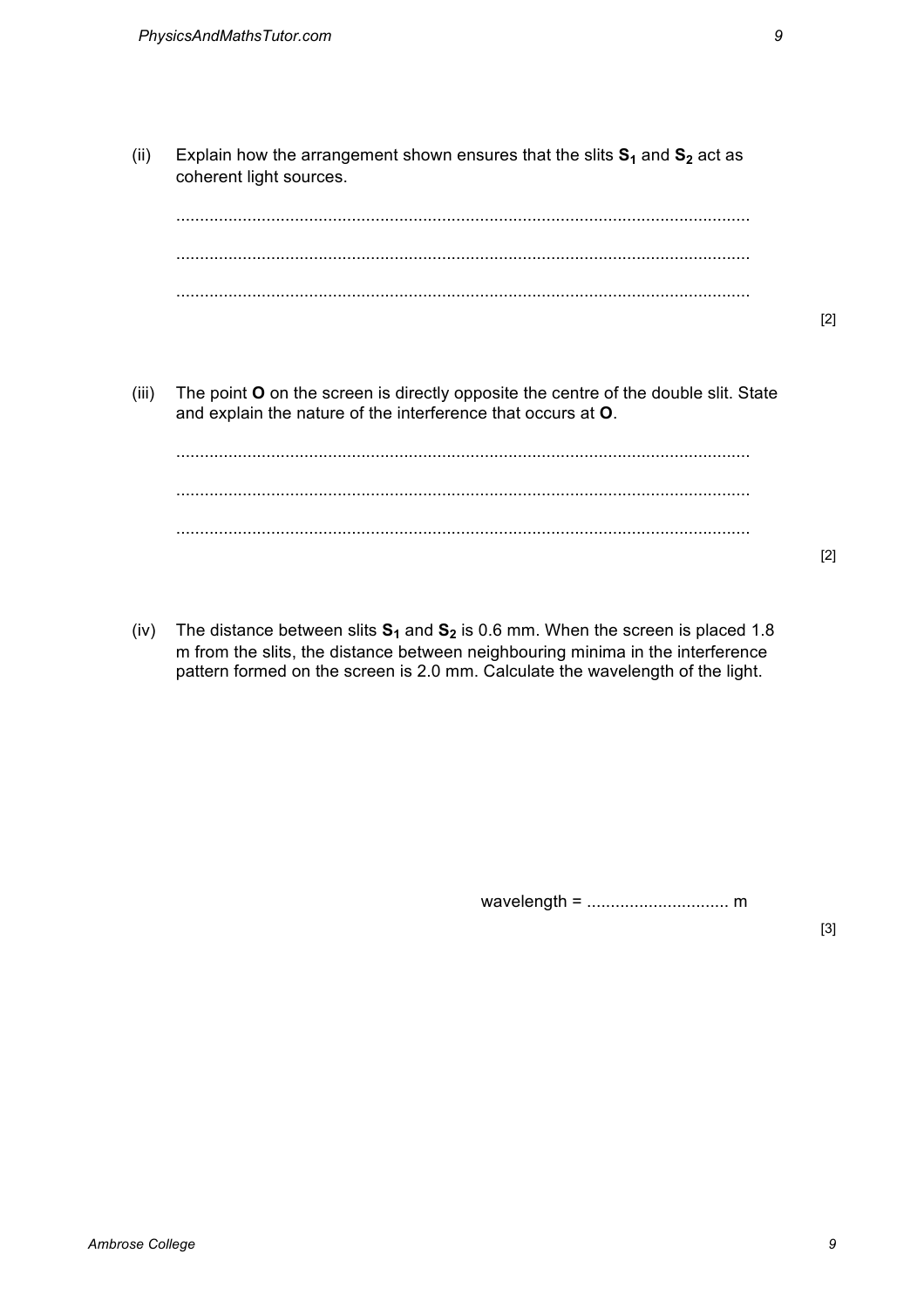(v) State and explain how the interference pattern changes when light of a shorter wavelength is used in the experiment.



**8.** A standing sound wave can be produced in an air column by blowing across the open end of a tube as shown in the diagram below.



The length of the tube is 0.36 m. The air column in the tube is sounding its lowest (fundamental) frequency note.

(i) Add **arrowed** lines to the dots in the diagram above to show the direction of movement and relative amplitudes of the air at these positions.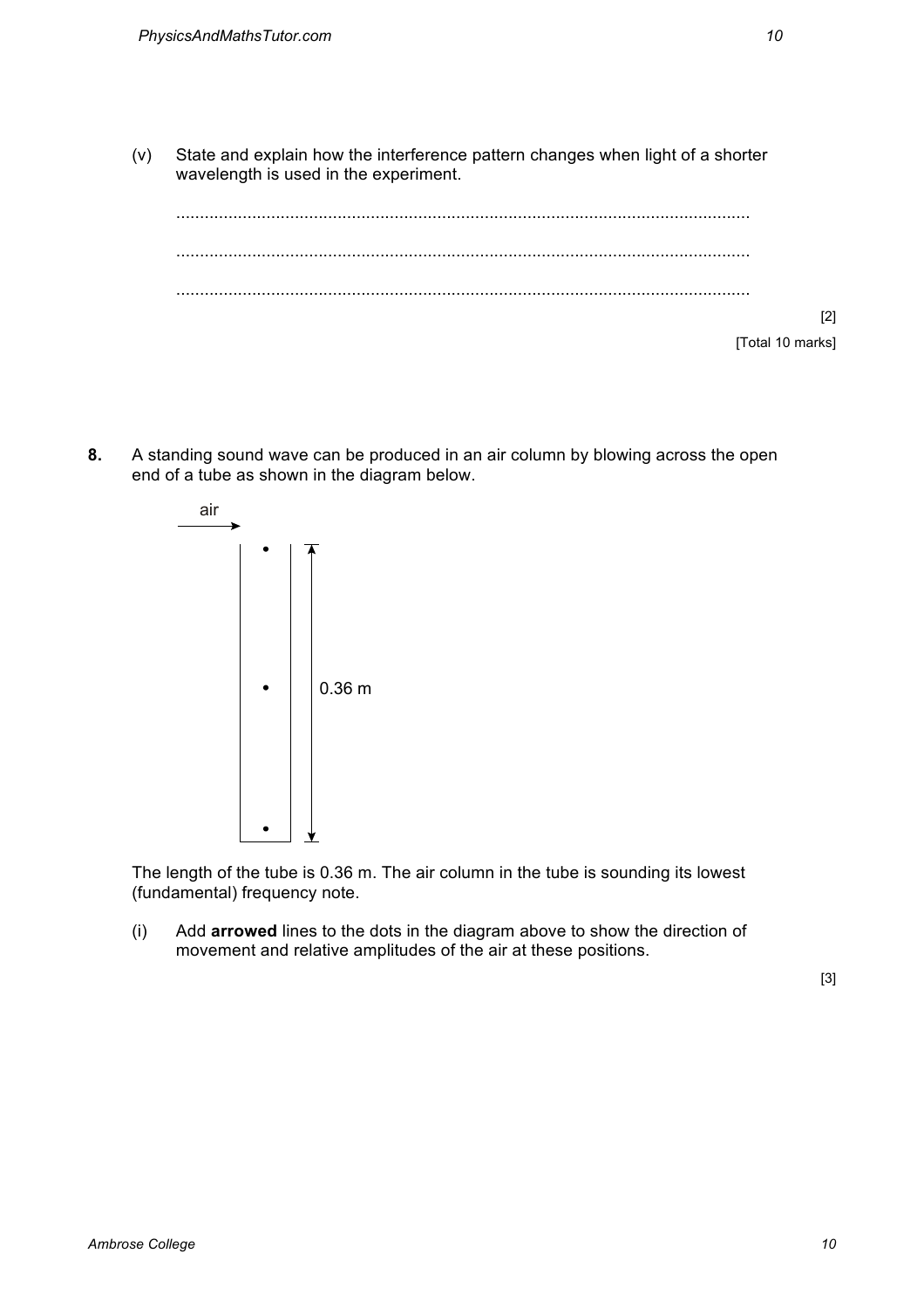(ii) Calculate the wavelength of the sound produced.

wavelength = ............................ m

[1]

(iii) The speed of sound in air is 330 m s<sup>-1</sup>. Determine the frequency of this standing wave.

frequency = ........................... Hz

[2]

(iv) Determine the value of the lowest frequency of the note produced in a tube of this length but open at **both** ends. Show your reasoning.

lowest frequency = ........................... Hz

[3] [Total 9 marks]